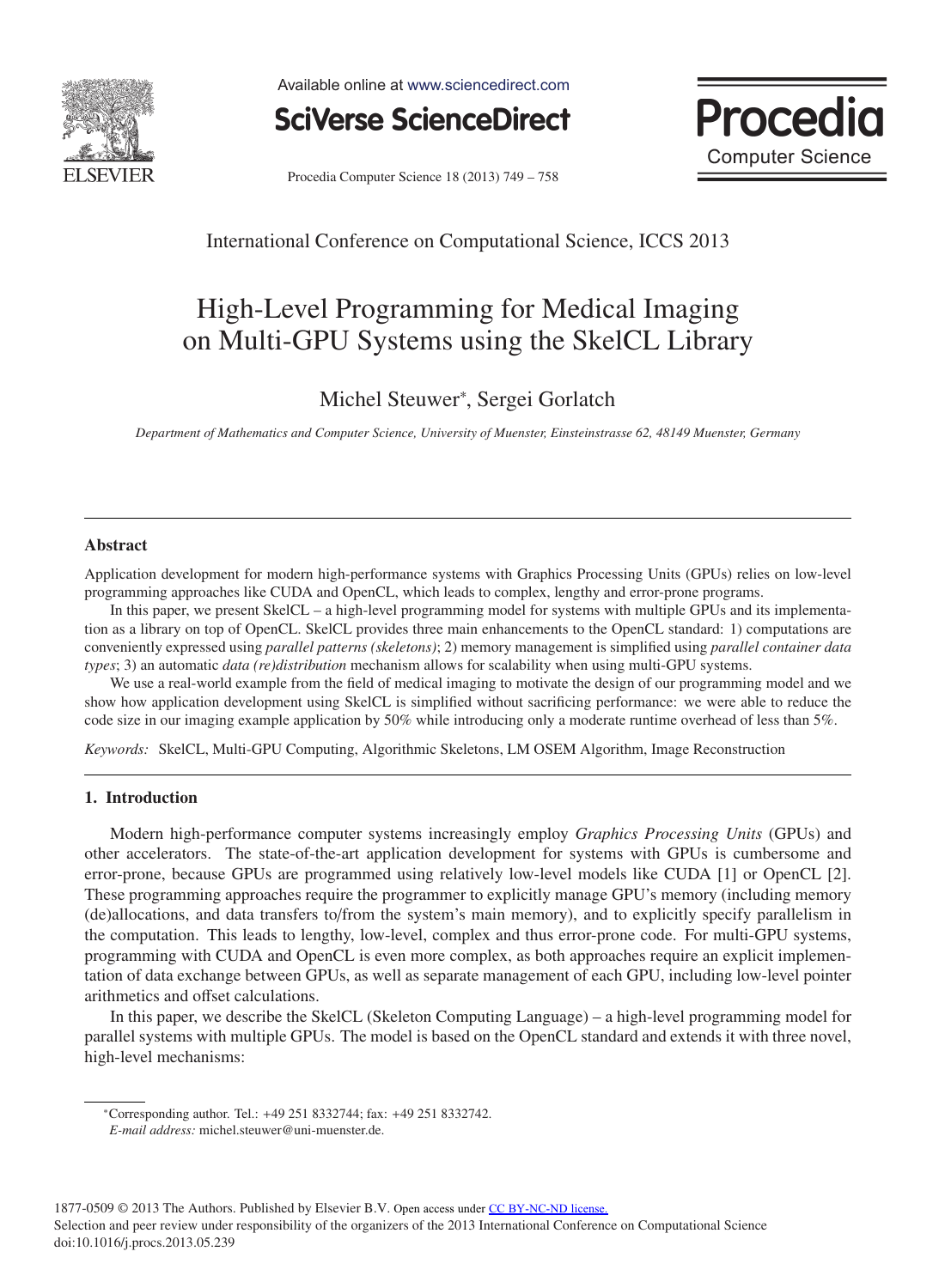- 1) *parallel skeletons*: pre-implemented high-level patterns of parallel computation and communication which can be customized and combined to express application-specific parallelism;
- 2) *parallel container data types*: collections of data (e. g., vectors and matrices) that are managed automatically across all GPUs in the system;
- 3) *data (re)distributions*: an automatic mechanism for describing data distributions and re-distributions among the GPUs of the target system.

The paper describes how the SkelCL model is used for programming a sample real-world application from the area of medical imaging, and how the model is implemented as the SkelCL programming library, using C++. Our focus is on programming methodology; therefore, we motivate our work using one typical imaging application and then study it in great detail throughout the paper.

The remainder of the paper is organized as follows. In Section 2, we introduce the application example used throughout the paper – the LM OSEM algorithm for medical image reconstruction. The application is used to identify requirements on a high-level programming model. Section 3 introduces the SkelCL programming model and its C++ implementation in the SkelCL library. In Section 4, we present experimental results for the LM OSEM algorithm using SkelCL, before we compare our contributions with related work and conclude in Section 5.

### 2. Iterative PET Image Reconstruction and the LM OSEM Algorithm

Our running application example in this paper is the LM OSEM algorithm [3, 4] for image reconstruction used in Positron Emission Tomography (PET). In PET, a radioactive substance is injected into a human or animal body, which is then placed inside a PET scanner that contains several arrays of detectors. As the particles of the applied substance decay, positrons are emitted (hence the name PET) and annihilate with nearby electrons, such that two photons are emitted in the opposite directions (see Fig. 1). These "decay events" are registered by two opposite detectors of the scanner which records these events in a list. Data collected by the PET scanner are then processed by a reconstruction algorithm to obtain a resulting image.



Fig. 1. Two detectors register an event in a PET-scanner

#### *2.1. The LM OSEM Algorithm*

List-Mode Ordered Subset Expectation Maximization [3] (called LM OSEM in the sequel) is a block-iterative algorithm for 3D image reconstruction. LM OSEM takes a set of events from a PET scanner and splits them into *s* equally sized subsets. Then, for each subset  $S_l, l \in 0, \ldots, s-1$ , the following computation is performed:

$$
f_{l+1} = f_l c_l; \quad c_l = \frac{1}{A_N^T 1} \sum_{i \in S_l} (A_i)^T \frac{1}{A_i f_l}.
$$
 (1)

Here  $f \in \mathbb{R}^n$  is a 3D image in vector form with dimensions  $n = (X \times Y \times Z)$ ,  $A$  – the so called system matrix, element *aik* of row *Ai* is the length of intersection of the line between the two detectors of event *i* with voxel *k* of the reconstruction image, computed with Siddon's algorithm [5].  $\frac{1}{A_N^T 1}$  is the so-called normalization vector; since it can be precomputed, we will omit it in the following. The multiplication  $f<sub>l</sub>c<sub>l</sub>$  is performed element-wise. Each subset's computation takes its predecessor's output image as input and produces a new, more precise image.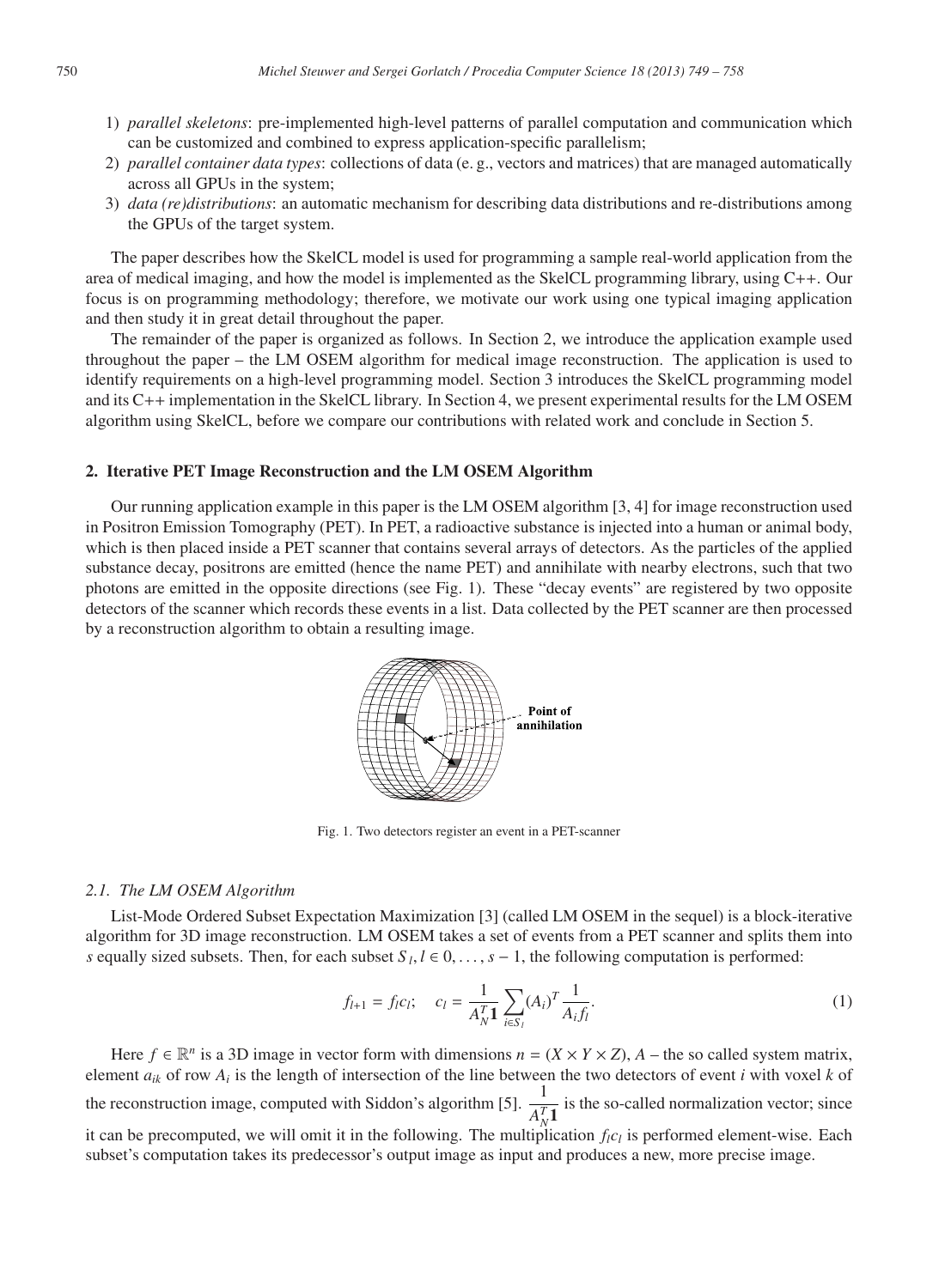The structure of a sequential LM OSEM implementation is shown in Listing 1. The outermost loop iterates over the subsets. The first inner loop (step 1) iterates over subset's events to compute  $c_l$ , which requires three substeps: row *Ai* is computed from the current event using Siddon's algorithm; the local error for row *Ai* is computed and, finally, added to  $c_l$ . The second inner loop (step 2) iterates over all elements of  $f_l$  and  $c_l$  to compute  $f_{l+1}$ .

```
for (int l = 0; l \leq subsets; l++) {
  /* read subset *//* step 1: compute error image c_l */
 for (int i = 0; i \leq subset_size; i++) {
    /* compute A_i */* compute local error */
    /* add local error to c_1 */ }
  /* step 2: update image estimate f * /for (int k = 0; k < 1 image_size; k++) {
    if (c_l[k] > 0.0) { f[k] = f[k] * c_l[k]; } } }
```


#### *2.2. Parallelization of LM OSEM in OpenCL*

LM OSEM is a rather time-consuming algorithm that needs parallelization: a typical 3D image reconstruction processing  $6 \cdot 10^7$  input events for a  $150 \times 150 \times 280$  PET image takes more than two hours on a modern PC.

Although the iterations of the outer loop in Listing 1 are inherently sequential, we can parallelize the two calculation steps within one iteration as shown in Fig. 2 for a system comprising one CPU and two GPUs. Note that these steps require different data distribution patterns:

*Step 1:* Subset's events are copied from the CPU to all GPUs (*upload*) to compute the summation part of *c*<sub>l</sub> concurrently. This step requires that the complete image estimate  $f_l$  is available to all GPUs.

*Step 2:* For computing the next image estimate  $f_{l+1}$  in parallel, the current image estimate  $f_l$  and the error image  $c_l$  computed in step 1 have to be distributed in disjoint parts (blocks) among all GPUs.



Fig. 2. Parallelization schema of the LM OSEM algorithm.

Thus, the parallelization schema in Fig. 2 requires a data *redistribution* phase between the two computation steps. During step 1, each GPU computes a partial sum of *cl*. After step 1, all partial results are summed up and redistributed disjointly to all GPUs. Note that for step 1, each GPU requires a full copy of the image estimate, while in step 2 all GPUs update disjoint parts of it. After step 2, the disjoint parts of the image estimate are copied from all GPUs back to the CPU (*download*).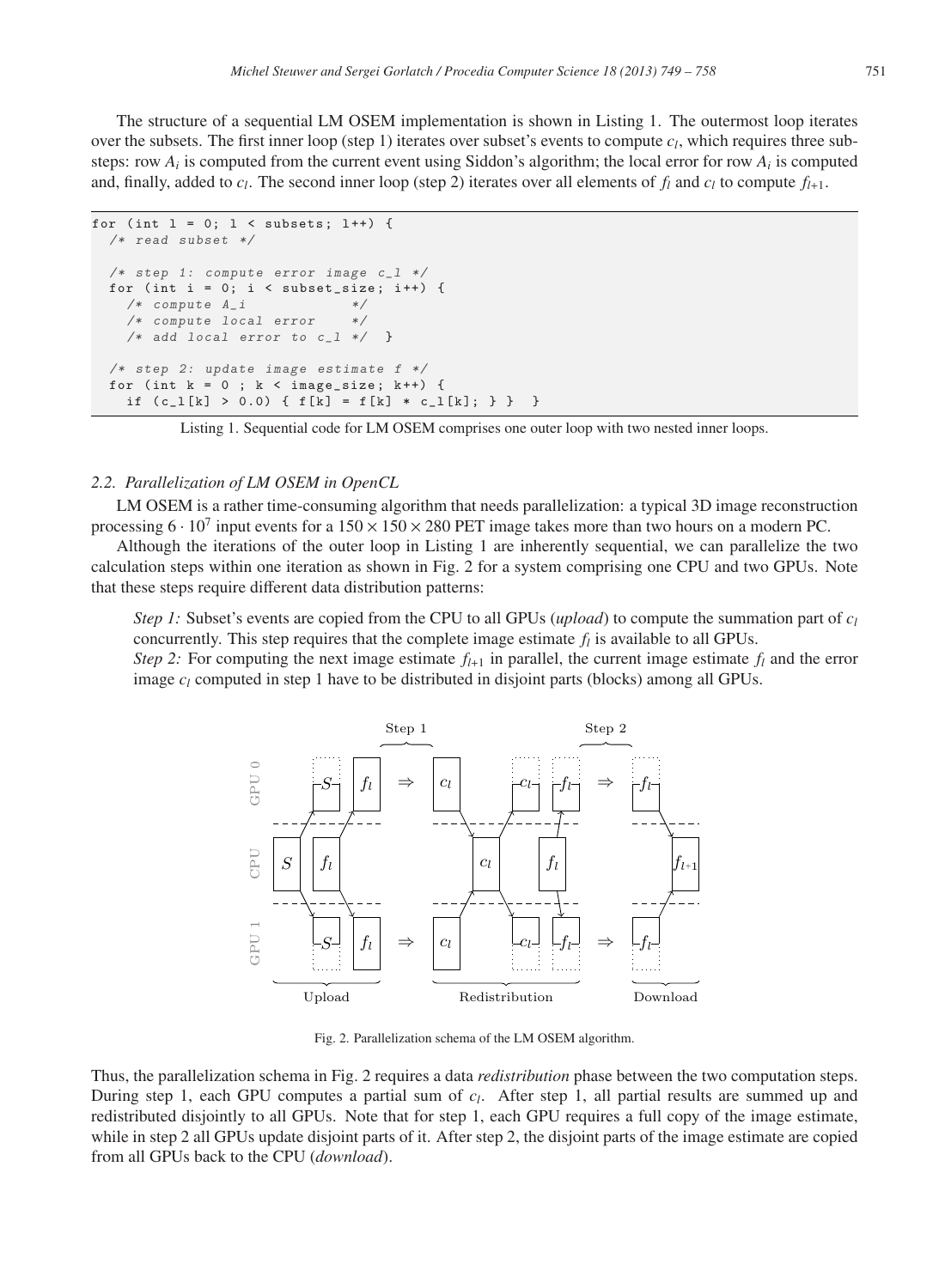In the following, we describe how the parallelization schema phases in Fig. 2 are implemented using OpenCL.

*Upload.* The simplified OpenCL implementation of the upload phase is shown in Listing 2. Uploading of the event vector *S* is performed in lines 3–6, while lines 9–12 show the upload of the image estimate  $f_l$ . In OpenCL, we have to manage each GPU explicitly, therefore, for each GPU, we create a set of buffers ( $s$ -gpu and  $f$ -gpu) and we use a loop (line 1) to repeat all memory operations for each GPU. For performance reasons, we use asynchronous copy operations, specified using the CL FALSE flag (line 3 and 9): this allows data transfers to multiple GPUs to overlap. We perform different operations with  $S$  (distribute among all GPUs) and  $f_l$  (copy to each GPU), therefore, there are differences when specifying the amount of bytes to copy (lines 4 and 10) and the offsets in the CPU memory (lines 5 and 11). Altogether eleven such memory operations – each with different amounts and offsets – appear in the OpenCL source code.

```
1 for (int gpu = 0; gpu < gpu_count; gpu++) {<br>2 // upload S
2 // upload S
3 clEnqueueWriteBuffer(command_queue[gpu], s_gpu[gpu], CL_FALSE, 0,<br>4 sizeof(float) * size of s / gpu count.
 4 sizeof(float) * size_of_s / gpu_count,<br>5 (void*) & s_cpu[gpu * size_of_s / gpu_c
                                     5 (void*)&s_cpu[ gpu * size_of_s / gpu_count ],
 6 0, NULL , NULL );
7
\begin{array}{c|c}\n8 & // \text{ upload } f_l \\
9 & \text{cl} \text{ Fronuens} \\
\end{array}9 clEnqueueWriteBuffer(command_queue[gpu], f_gpu[gpu], CL_FALSE, 0,<br>10 sizeof(float) * size_of_f,
                                     size of (float) * size_of_f,
11 (void*) & f_cpu[0],<br>
12 0. NULL. NULL.):
                                     0, NULL, NULL ); }
```
Listing 2. Implementation of the upload phase in OpenCL (ommitting error checks for brevity)

*Step 1.* The implementation of step 1 performs the operations shown in Listing 1: first computing *Ai*, then the local error for  $A_i$  and finally adding the local error to  $c_i$ . Because of GPU memory restrictions, the OpenCL implementation is not straightforward, such that, for the sake of brevity, we will not discuss it in more detail here.

*Redistribution.* Listing 3 shows an OpenCL pseudocode for the redistribution phase. To download the data from all GPUs, we use the clEnqueueReadBuffer function and perform the operations asynchronously, but this time, we have to wait for the operations to finish. For such synchronization, OpenCL uses *events*, associated with an operation (line 3) for waiting for the operation to finish (line 4). After all downloads have finished, we combine the different values of  $c_l$  to a new value of  $c_l$  on the CPU (line 7), and upload the blocks of  $c_l$  to the GPUs. Even if we only copied data between GPUs, without processing them on the CPU, we still would have to download them to the CPU because direct GPU-to-GPU transfers are currently not possible in OpenCL.

```
1 // download all c_l values from the GPUs to the CPU
2 cl_event events[gpu_count];
3 for (int gpu = 0; gpu < gpu_count; gpu++) { clEnqueueReadBuffer( ..., &events[gpu] ); }<br>4 clWaitForEvents(gpu_count, events):
   clWaitForEvents(gpu_count, events);
5
6 // combine data on CPU
7 combine( ... );
8
9 // upload block of the new c_l version to each GPU
10 for (int gpu = 0; gpu < gpu_count; gpu++) { clEnqueueWriteBuffer( ... ); }
```
Listing 3. OpenCL pseudocode for the redistribution phase

*Step 2.* Listing 4 shows the implementation of step 2. In OpenCL, computations are specified as *kernels* which are created from the source code specifying the computation. The computation in step 2 is, therefore, described as a string in lines  $3 - 5$ . The operations used here are the same as in the sequential code in Listing 1.

For executing the computations of step 2, we have to perform the following steps for each GPU:

- create an OpenCL kernel from the source code (requires 50 lines of code in OpenCL);
- compile the kernel specifically for the GPU (requires 13 lines of code in OpenCL);
- specify kernel arguments one-by-one using the clSetKernelArg function (line  $12 17$ );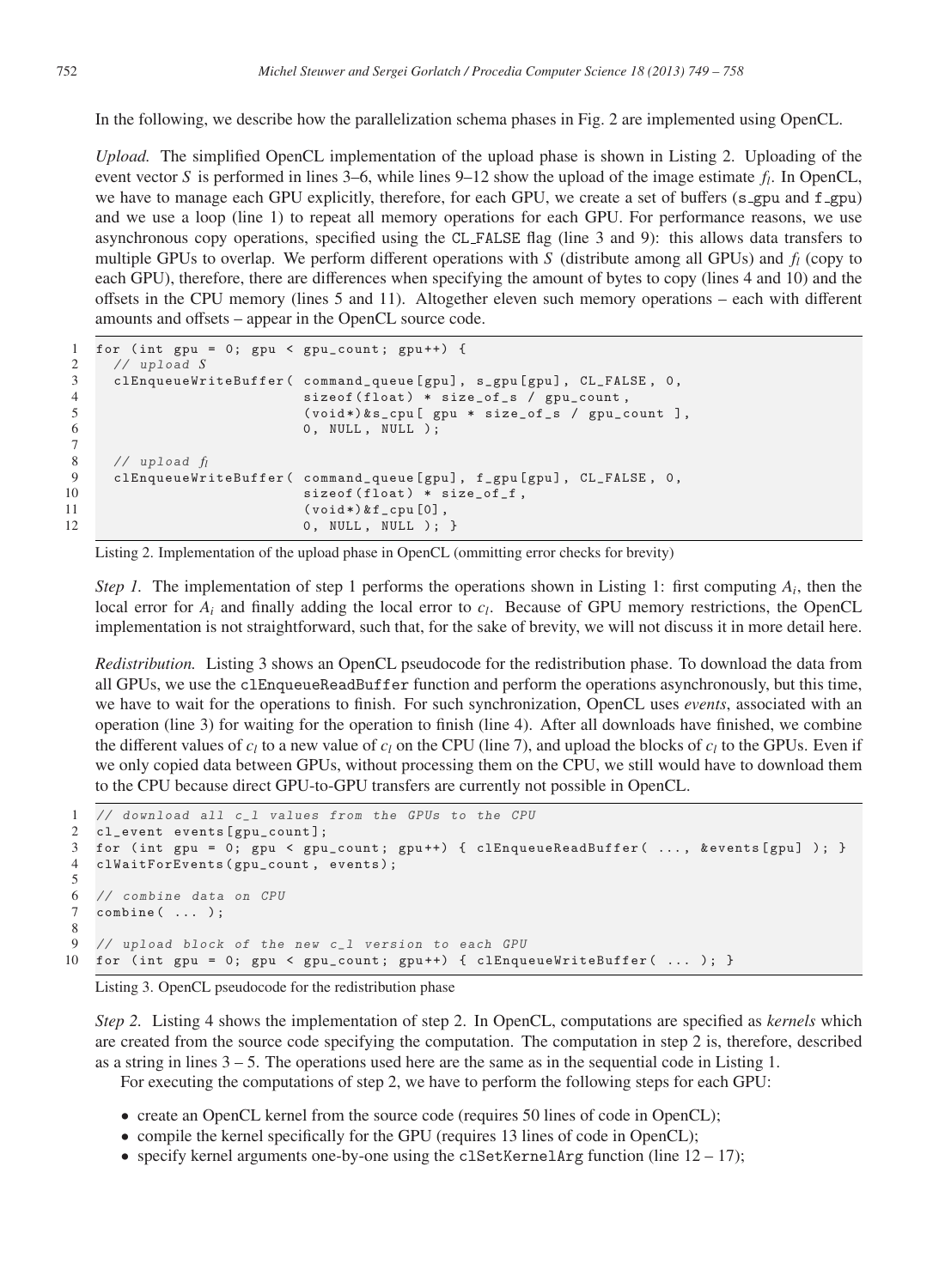- specify execution environment, i.e., how many instances of the kernel to start (line  $20 21$ );
- launch the kernel (line  $23 24$ ).

```
1 // step 2 (in Fig. 2)
2 source_code_step_2 =
3 "_kernel void step2(_global float* f, _global float* c_l, int offset, int size) { \
4 int id = get\_global\_id (0) + offset;<br>5 if (id < size & c l[id] > 0.0) f
      if (id < size 66 c_l[id] > 0.0) { f[id] = f[id] * c_l[id]; } }";
6
7 for (int gpu = 0; gpu < gpu_count; gpu++) {
8 // create kernel (50 lines of code)
9 // compile kernel (13 lines of code)
10
11 // specifying kernel arguments:
12 clSetKernelArg(kernel_step2[gpu], 0, sizeof(cl_mem), (void*)&f_buffer[gpu]);<br>13 clSetKernelArg(kernel_step2[gpu], 1, sizeof(cl_mem), (void*)&c_l_buffer[gpu]
      13 clSetKernelArg(kernel_step2[gpu ], 1, sizeof(cl_mem), ( void*)&c_l_buffer[gpu]);
14 int offset = gpu * (size_of_f / gpu_count);<br>15 clSetKernelArg(kernel step2[gpu], 2, sizeof
      15 clSetKernelArg(kernel_step2[gpu], 2, sizeof(int), ( void*)&offset);
16 int size = MIN( (gpu + 1) * (size_of_f / gpu_count), size_of_f );17 clSetKernelArg(kernel_step2[gpu], 3, sizeof(int), ( void*)&size);
18
19 // specify execution environment
20 int local_work_size [1] = \{ 32 \};<br>21 int global work size [1] = \{ round
     int global_work_size[1] = { roundUp(32, size_of_f / gpu_count) };
22 // launch the kernel<br>23 clEnqueueNDRangeKer
      23 clEnqueueNDRangeKernel(command_queue[gpu], kernel_step2[gpu],
24 1, NULL, &global_work_size, &local_work_size, 0, NULL, NULL); }
```
Listing 4. Implementation of step 2 in OpenCL (omitting error checks for brevity)

*Download.* The implementation of the download phase is similar to the upload phase (Listing 2).

#### *2.3. Requirements to a High-Level Programming Model*

The described implementation of the LM OSEM algorithm reveals the main problems and difficulties that the application developer has to overcome when using OpenCL. Our analysis show that to simplify programming for a system with multiple GPUs, the following high-level abstraction are desirable:

*Parallel container data types.* Compute intensive applications, like the LM OSEM algorithm, typically operate on a (possibly big) set of data items. The LM OSEM algorithm operates on lists (of events) and three-dimensional images (the reconstruction image  $f_l$  and the error image  $c_l$ ). As shown in Listing 2, managing memory is errorprone because low-level details, like offset calculations, have to be programmed manually.

A high-level programming model should be able to make collections of data automatically accessible to all processors in a system and it should provide an easy-to-use interface for the application developer.

*Recurring patterns of parallelism.* While the concrete operations performed in the LM OSEM algorithm are (of course) application-specific, the general structure of parallelization resembles parallel patterns that are commonly used in many applications. In step 1, for computing the error image  $c_l$ , the same sequence of operations is performed for every event from the input subset, which is the well-known *map* pattern of data-parallel programming [6]. In step 2, two images (the current image estimate  $f_l$  and the error image  $c_l$ ) are combined element-wise into the output image  $(f_{l+1})$ , see line 5 of Listing 4, which is again the common *zip* pattern of parallelism. It would be, therefore, desirable to express the high-level structure of an application using pre-defined common patterns, rather than describing the parallelism manually in much detail.

*Distribution and redistribution mechanisms.* To achieve scalability of applications on systems comprising multiple GPUs, it is crucial to decide how the application's data are distributed across all available GPUs. As shown in Fig. 2, the LM OSEM algorithm requires two different distributions for its two computational steps. Distributing and re-distributing data in OpenCL is cumbersome because data transfers have to be managed manually and performed via the CPU, as shown in Listing 3. Therefore, it is important for a high-level programming model to allow both for describing the data distribution and for changing the distribution at runtime.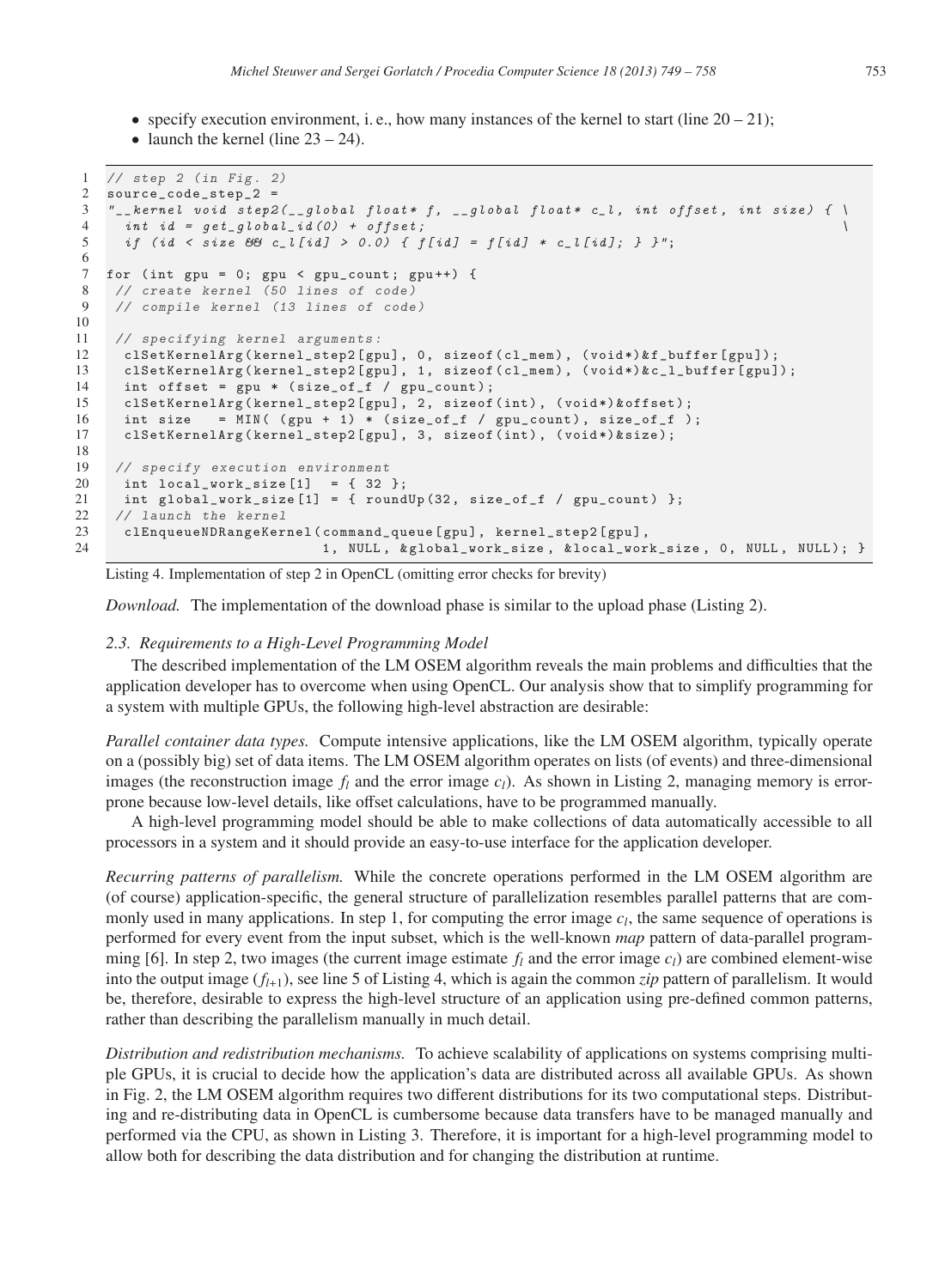# 3. The SkelCL Programming Model and the SkelCL Library

We develop our SkelCL [7] programming model as an extension of the standard OpenCL programming model [2], which adds to OpenCL the three features that we identified as desirable in Section 2.3:

- parallel container data types for unified memory management between CPU and GPUs;
- algorithmic skeletons for expressing parallel computation patterns on GPUs;
- data distribution and re-distribution mechanisms for programming multi-GPU systems.

SkelCL inherits all properties of OpenCL, including its support for heterogeneous parallel systems. While the main OpenCL program is executed sequentially on the CPU – called the *host* – computations are offloaded to parallel processors – called *devices*. In this paper, we focus on systems comprising multiple GPUs, therefore, we use the terms CPU and GPU, rather than more general terms host and device.

## *3.1. Parallel Container Data Types*

SkelCL offers two container classes – vector and matrix – which are transparently accessible by both, the CPU and the GPUs. The *vector* abstracts a one-dimensional contiguous memory area while the *matrix* provides an interface to a two-dimensional memory area. Upon creation of a container on the CPU, memory is allocated on the GPUs automatically; when a container on the CPU is deleted, the memory allocated on the GPUs is freed automatically. In a SkelCL program, a vector object can be created and filled with data like this:

$$
Vector over (size);
$$
\n
$$
for (int i = 0; i < vec.size(); ++i){\{vec[i] = i; }\}
$$

The advantage of the container data types in SkelCL as compared with OpenCL is that data transfers between the memories of the CPU and GPUs are performed implicitly. All computations in SkelCL accept containers as their input and output. Before execution, the SkelCL implementation ensures that all input containers' data is available on all participating GPUs. This may result in implicit (automatic) data transfers from the CPU memory to GPU memory, which in OpenCL would require explicit programming. Similarly, before any data is accessed on the CPU, the implementation of SkelCL ensures that this data on the CPU is up-to-date. This may result in implicit data transfers from the GPU which are performed automatically too. Thus, the container classes frefree the programmer from low-level memory operations like allocation (on GPU) and data transfers between CPU and GPU, such as those shown in Listing 2.

## *3.2. Patterns of Parallelism (Algorithmic Skeletons)*

In original OpenCL, computations are expressed as *kernels* which are executed in a parallel manner on a GPU. As shown in Listing 4, the application developer must specify in the OpenCL program how many instances of a kernel are launched. In addition, kernels usually take pointers to GPU memory as input and contain program code for reading/writing single data items from/to it. These pointers have to be used carefully, because no boundary checks are performed by OpenCL.

To free the application developer from these low-level programming issues, SkelCL extends OpenCL by means of high-level programming patterns, called *algorithmic skeletons* [6]. Formally, a skeleton is a higher-order function that is parameterized by one or more application-specific *customizing functions* and is executable in a predefined parallel manner, while hiding the details of parallelism and communication from the user [6].

The current version of SkelCL provides six skeletons: *map*, *zip*, *reduce*, *scan*, *mapOverlap*, and *allpairs*. Due to lack of space, we only describe the first three skeletons for vectors, with  $v$ ,  $vl$  and  $vr$  denoting vectors with elements  $v_i$ ,  $vl_i$  and  $vr_i$  where  $0 < i \leq n$ . For a more extensive and formal discussion of skeletons see [6].

• The map skeleton applies a unary function *f* to each element of an input vector *v*, i. e.

*map*  $f[v_1, v_2, \ldots, v_n] = [f(v_1), f(v_2), \ldots, f(v_n)]$ 

In a SkelCL program, a map skeleton is created as an object for a unary function *f* , e. g. negation, like this:

Map<float(float)> neg( "float func(float x)return -x; ");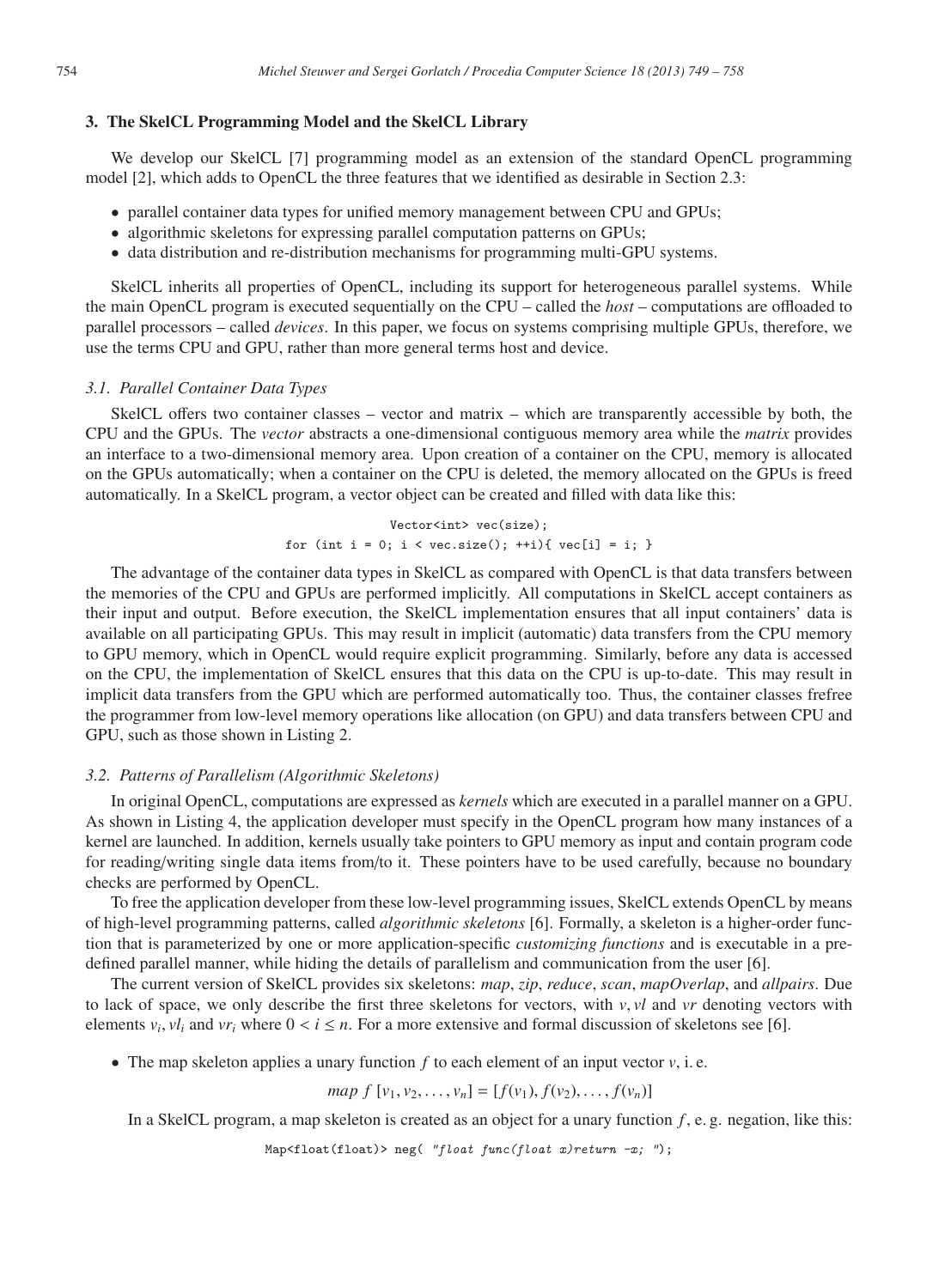The map object can then be called as a function with a vector as argument:

resultVector = neg( inputVector );

The map skeleton is defined accordingly for matrices.

- The zip skeleton operates on two vectors *vl* and *vr*, applying a binary operator ⊕ pairwise:  $zip \in [vl_1, vl_2, \ldots, vl_n]$   $[vr_1, vr_2, \ldots, vr_n] = [vl_1 \oplus vr_1, vl_2 \oplus vr_2, \ldots, vl_n \oplus vr_n]$ 
	- In SkelCL, a zip skeleton object for adding two vectors is created like this:

 $Zip \text{float}(\text{float}) > add('float)$  float func(float x, float y)return  $x+y$ ; ");

and can then be called as a function with a pair of vectors as arguments:

resultVector = add( leftVector, rightVector );

The zip skeleton is defined accordingly for matrices.

• The reduce skeleton computes a scalar value from a vector using an associative binary operator ⊕, i. e.

 $red \ (\oplus) \ [v_1, v_2, \ldots, v_n] = v_1 \oplus v_2 \oplus \cdots \oplus v_n$ 

For example, to sum up all elements of a vector, the reduce skeleton is created and called as follows:

Reduce<float(float)> sum\_up( "float func(float x, float y)return  $x+y$ ; ");

result = sum\_up( inputVector );

In SkelCL, rather than writing low-level kernels, the application developer customizes suitable skeletons by application-specific functions which work on basic data types and, therefore, are often much simpler than kernels that work with pointers. Skeletons can be executed on both single- and multi-GPU systems. On a multi-GPU system, the calculation specified by a skeleton is performed automatically on all GPUs of the system.

# *3.3. Data Distributions*

For multi-GPU systems, SkelCL's parallel container data types (vector and matrix) abstract from the separate memory areas on multiple GPUs, i. e., container's data is accessible by each GPU. To simplify the partitioning of a container on multiple GPUs, SkelCL supports the concept of *distribution* that specifies how a container is distributed among the GPUs. It allows the application developer to abstract from managing memory ranges which are shared or partitioned across multiple GPUs.





Four kinds of distribution are currently available to the application developer in SkelCL: *single*, *copy*, *block*, and *overlap* (see Fig. 3 for illustration on a system with two GPUs). If set to the *single* distribution (Fig. 3a), container's whole data is stored on a single GPU (the first GPU if not specified otherwise). The *copy* distribution (Fig. 3b) copies container's entire data to each available GPU. With the *block* distribution (Fig. 3c), each GPU stores a contiguous, disjoint block of the container. The *overlap* distribution (Fig. 3d) is used for the mapOverlap skeleton: it stores on both GPUs a common block of data from the border between the GPUs. The application developer can set the distribution of containers explicitly or every skeleton selects a default distribution for its input and output containers otherwise. The distribution of a container can be changed at runtime: this implies data exchanges between multiple GPUs and the CPU, which are performed by the SkelCL implementation implicitly. As shown in Listing 3, implementing such data transfers in the standard OpenCL is a cumbersome task: data has to be downloaded to the CPU before it can be uploaded to other GPUs, including the corresponding length and offset calculations; this results in a lot of low-level code which is completely hidden when using SkelCL.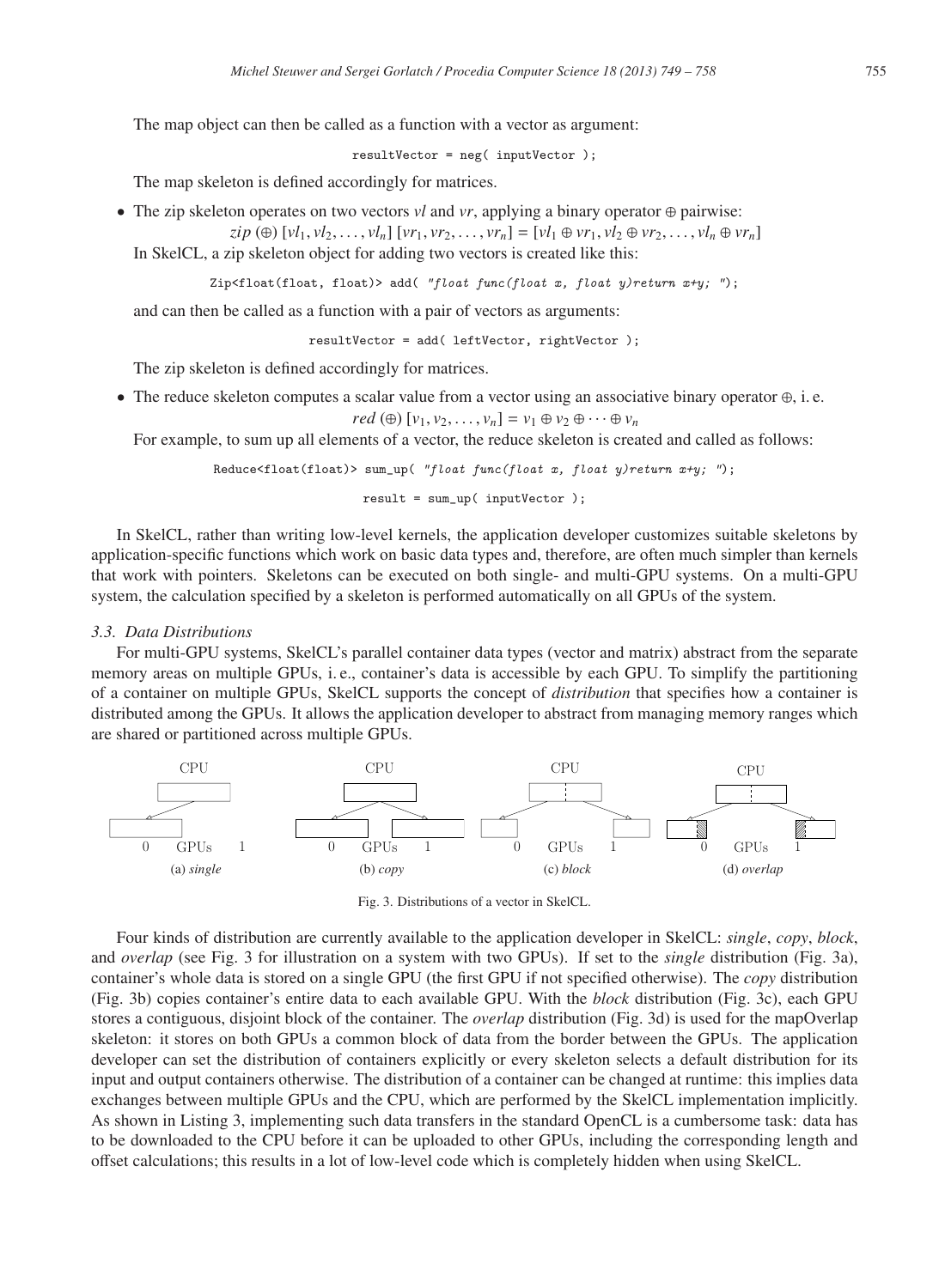# *3.4. The SkelCL Library*

The SkelCL Library is our current implementation of the SkelCL programming model. It provides to the user a C++ API that implements the features of the SkelCL programming model, and thus liberates the application developer from writing low-level boilerplate code. In addition, the library provides some commonly used utility functions, e. g., for program initialization. For flexibility, SkelCL skeletons can accept additional arguments if the customizing function works not only on a skeleton's input containers, but needs access to additional data [7]; containers passed as additional arguments to a skeleton are automatically transfered to the GPUs. SkelCL can also be used in combination with existing OpenCL codes, as SkelCL is designed as an extension of OpenCL, rather than a replacement for it.

In OpenCL, kernels are compiled at runtime of the host program in order to be executable on different GPUs. Therefore, in the SkelCL library implementation, the customizing functions are provided as strings to their skeletons. SkelCL implementation merges the customizing function with the pre-implemented skeleton-specific program code to build a valid OpenCL kernel automatically. The generated kernel fetches one or more data items from its input containers (vectors or matrices), passes them to the customizing function, and yields the function's result, e. g., by writing it to the output container. Rather than working with pointers to GPU memory (like kernels do), customizing functions in SkelCL take a single data item as input and return a single result. The SkelCL implementation of the vector container resembles the interface of the vector from the C++ Standard Template Library (STL), i.e., it can be used as a replacement for the standard vector. Internally, the containers manage pointers to the corresponding areas of the main memory (accessible by the CPU) and GPU memory. For possible optimizations of the kernel's source code, we rely on the optimization capabilities of the OpenCL compiler.

In some situations, our SkelCL implementation can optimize data transfers: e. g., after executing a skeleton, the output data remains in the GPU memory; this has the advantage that if the output container is used as the input to another skeleton, no data transfer has to be performed. Such *lazy copying* implemented in SkelCL minimizes costly data transfers between the CPU and GPUs.

## 4. Implementing the LM OSEM Algorithm using SkelCL

We assess the programming effort and runtime performance of our approach by comparing the SkelCL implementation of the LM OSEM algorithm against its OpenCL implementation.

*Programming e*ff*ort.* The parallel SkelCL code in Listing 5 fully retains the original sequential structure of Listing 1, which makes it well structured and easily understandable. The sequential loops are replaced by skeleton calls (line 18 and 24) which take the code from the corresponding loop's body, and only 5 lines of code are added for data distribution (lines  $13 - 15$  and  $20 - 21$ ). The computation of the error image is expressed using a map skeleton (lines 1 – 4). Due to memory restrictions, it is not possible to apply the map skeleton to the whole vector s: map is rather applied to a vector of size 512 (line 9), such that for every index a block of elements is processed using the loop in line 2. Since detecting memory restrictions and applying blocking automatically is non-trivial, SkelCL currently relies on the user to resolve such situations. The event vector, the image estimate, and the error image are passed as additional arguments to the skeleton. The zip skeleton is used for updating the error image  $(line 5 – 6).$ 

The SkelCL-based implementation of the LM OSEM is considerably shorter than the OpenCL code: with 232 lines of code (customizing functions: 200 lines, host program: 32 lines) as compared to 436 lines of code (kernel functions: 193 lines, host program: 243 lines) in the OpenCL-based implementation; we save almost 50% of the lines of code. When using SkelCL, we do not have to implement the tedious and lengthy initialization of OpenCL. Expressing the computations as skeletons liberates us from dealing with pointers in the kernel and repeatedly performing the same sequence of steps for each computation. By using container data types, we avoid additional programming effort to implement data transfers between CPU and GPU or between multiple GPUs, and we obtain a multi-GPU-ready implementation of LM OSEM for free.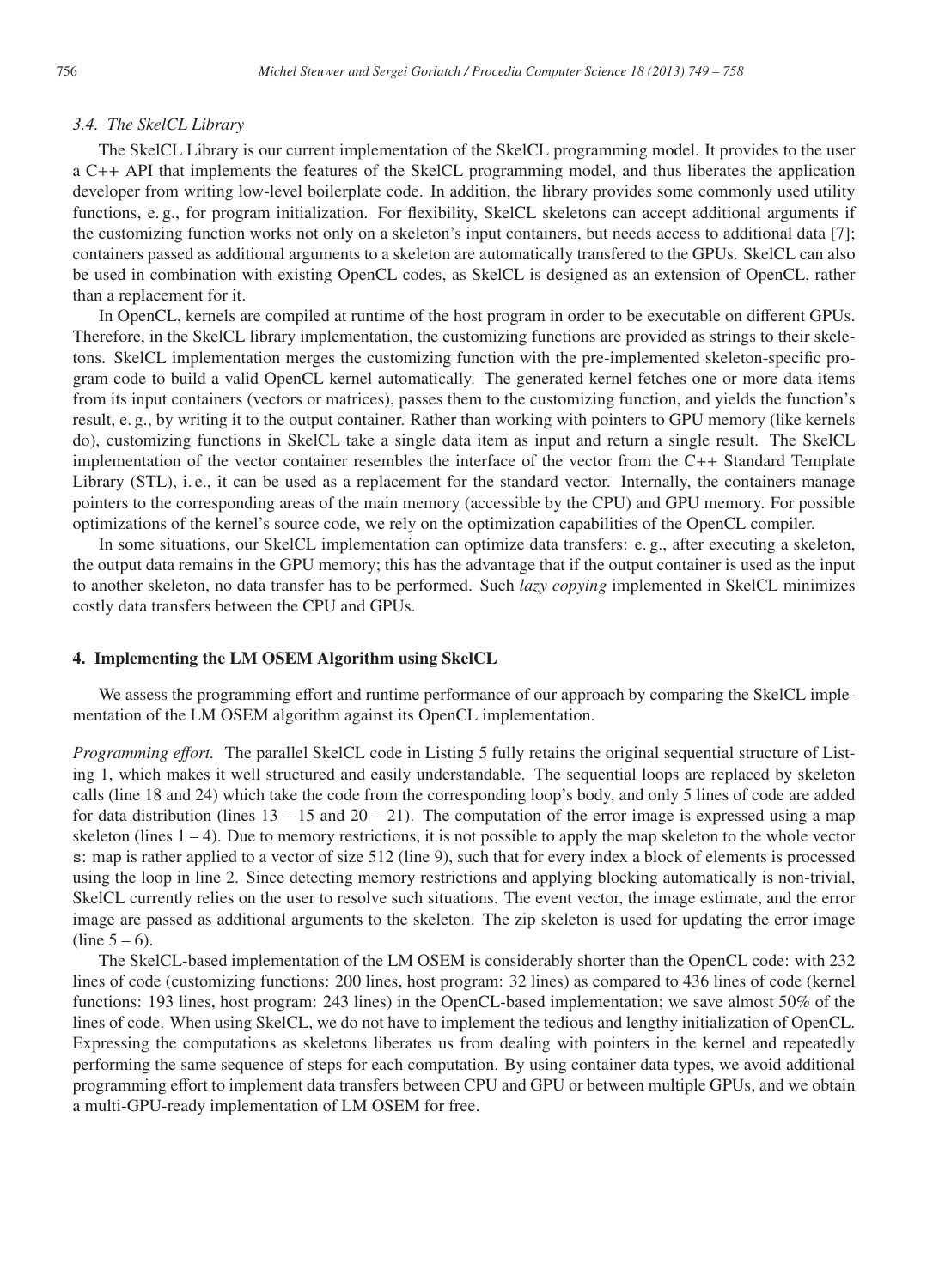```
1 Map \levoid(int) > computeC_1("void func(int index, event* s, float* f, float* c_l) {<br>2 for (int i = index: i < subset size: i+=512) {
2 for (int i = index; i < subset_size; i+=512) {<br>3 // compute A i // compute local error // add
        // compute A_i i // compute local error // add local error to c_l \downarrow4 } }") ;
5 Zip <float(float, float)> updateF("float func(float f_i, float cl_i) {
6 if (cl_i > 0.0) return f_i * cl_i; else return f_i i; j');
7
8 Vector <float > f = readStartImage();
9 Vector <int > index = createIndexVector (512);
10 for (i = 0; i < num_iterations; ++i) {
11 Vector <event> s = read\_subset(); // read subset s from file
12 Vector <float> c_l(image_size);
13 s.setDistribution(block);<br>14 f.setDistribution(copy);
      f.setDistribution(copy);
15 c_l.setDistribution(copy , add);
16
17 /* step 1. compute error image c_l */
18 computeC<sub>-</sub>1(index, s, f, c<sub>-</sub>1);
19
20 f.setDistribution(block);
21 c_l.setDistribution(block);
22
23 /* step 2. update image estimate f */<br>24 f = updateF(f c 1) · }
      f = updateF(f, c_1);
```
Listing 5. SkelCL code of the LM OSEM algorithm

*Runtime performance.* We tested the performance of our implementations using an NVIDIA Tesla S1070 system comprising 4 Tesla GPUs. Each GPU consists of 240 streaming processors.

Fig. 4 compares the runtime of one iteration for our SkelCL and OpenCL implementations using one, two, and four GPUs, correspondingly. While the differences in the programming effort to implement the two versions are significant, the differences in runtime are very small. When running on a single GPU, both implementations take the same time (3.66 seconds) to complete. With two and four GPUs, the OpenCL implementation slightly outperforms the SkelCL implementation, being 1.2% and 4.7% faster. We presume that the increasing overhead is caused by the more complex data distribution performed when using more GPUs. Comparing to the significant reduction in programming effort (50%), the runtime overhead of less than 5% is arguably a moderate one.



Fig. 4. Average runtime of one iteration of the LM OSEM algorithm using SkelCL and OpenCL.